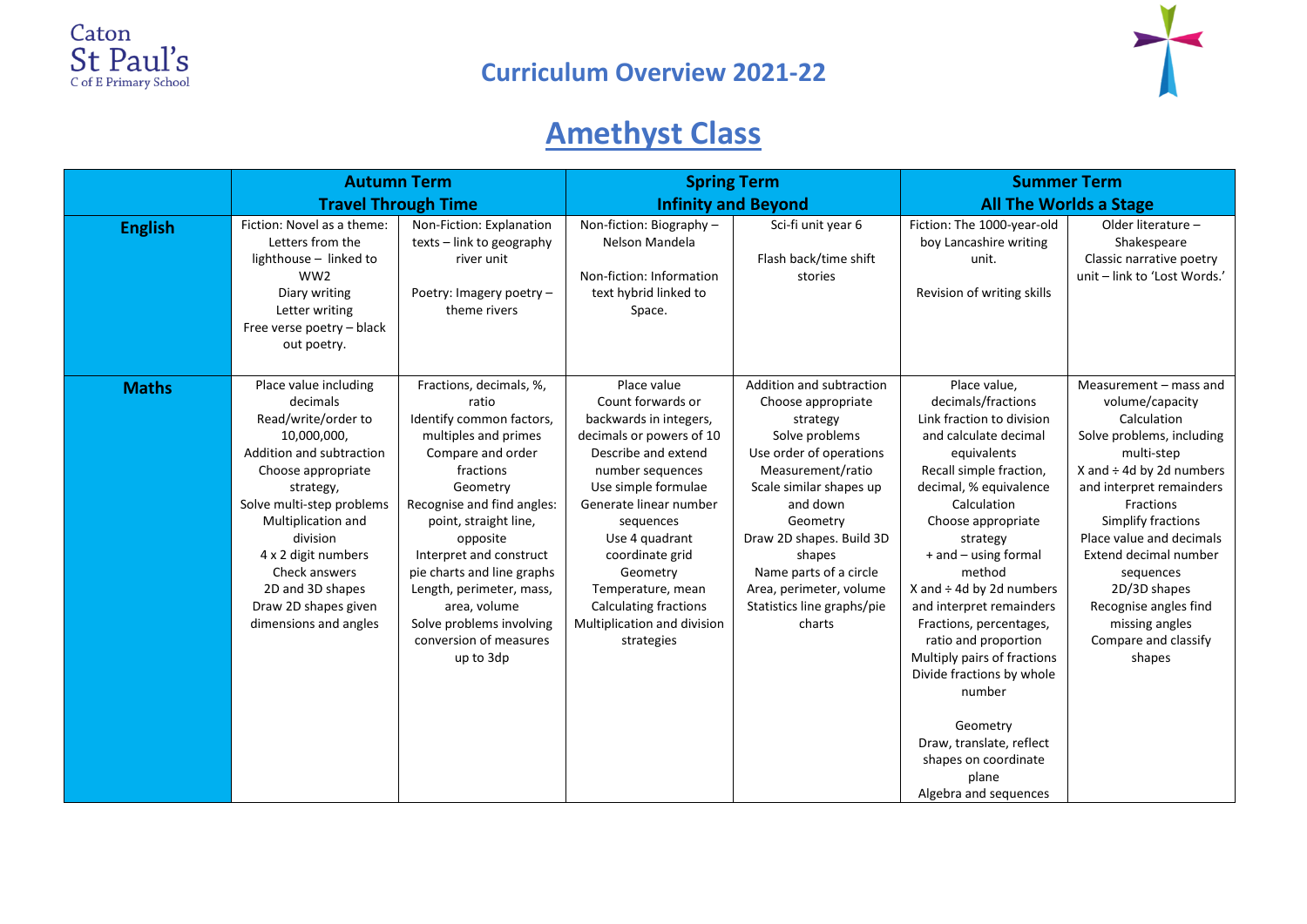

## **Curriculum Overview 2021-22**



|                      |                                                                                     |                                                                                   |                                                                                                                   |                                                                         | length, time and statistics<br>– mean                                |                                                                                             |
|----------------------|-------------------------------------------------------------------------------------|-----------------------------------------------------------------------------------|-------------------------------------------------------------------------------------------------------------------|-------------------------------------------------------------------------|----------------------------------------------------------------------|---------------------------------------------------------------------------------------------|
| <b>Science</b>       | Animals including<br>humans                                                         | Environment-<br>Inheritance and<br>evolution                                      | Y6 Light & Astronomy<br>(How Light Travels)                                                                       | Electricity                                                             | Living Things & their<br>Habitats                                    | Revision of key<br>areas/gaps.                                                              |
| <b>RE</b>            | Life as a journey and<br>pilgrimage.                                                | Christmas around the<br>world.                                                    | Why is Lent a special<br>season?                                                                                  | Easter.<br>Who was Jesus? Who is<br>Jesus?                              | Peace                                                                | Jesus the teacher.                                                                          |
| <b>Computing</b>     | Information<br>Technology - Word<br>Processing/Typing<br><b>Presentation skills</b> | Information<br>Technology - Data<br>Handling<br>Create an online<br>questionnaire | <b>Computer Science:</b><br>Computational<br>Thinking,<br>I understand what<br>HTML is and recognize<br>HTML tags | Computer Science:<br>Coding and<br>Programming<br>Coding skills         | Information<br>Technology - Video<br>Creation<br>Create a video      | Information<br>Technology -<br>Animation<br>Produce an animation                            |
| <b>Online Safety</b> | <b>Digital Literacy Focus:</b><br>Self-image and Identity                           | <b>Digital Literacy Focus:</b><br><b>Online Relationships</b>                     | <b>Digital Literacy Focus:</b><br>Online Reputation and<br><b>Online Bullying</b>                                 | <b>Digital Literacy Focus:</b><br><b>Managing Online</b><br>Information | <b>Digital Literacy Focus:</b><br>Health, Wellbeing and<br>Lifestyle | <b>Digital Literacy Focus:</b><br><b>Privacy and Security</b><br>Copyright and<br>Ownership |
| <b>History</b>       | WW <sub>2</sub><br>Why the war started,<br>The Blitz,<br>Evacuation, rationing      | WW <sub>2</sub><br>Remembrance<br>Holocaust<br>Role of women during<br>the war    | History of Space, moon<br>landings, chronology                                                                    | Nelson Mandela                                                          | The changing power of<br>monarchs<br><b>Tudors</b>                   | Sea travel and<br>exploration.                                                              |
| <b>Geography</b>     | Rivers unit<br>Water cycle, main<br>features of a river,<br>erosion                 | Rivers around the<br>world.                                                       | Trade and economics<br>e.g. What is trade?<br>How and who do we<br>trade with?                                    | Trade and economics<br>e.g. Fair trade                                  | Our changing world<br>Coastal erosion.                               | Our changing world<br>How the weather can<br>change the landscape.                          |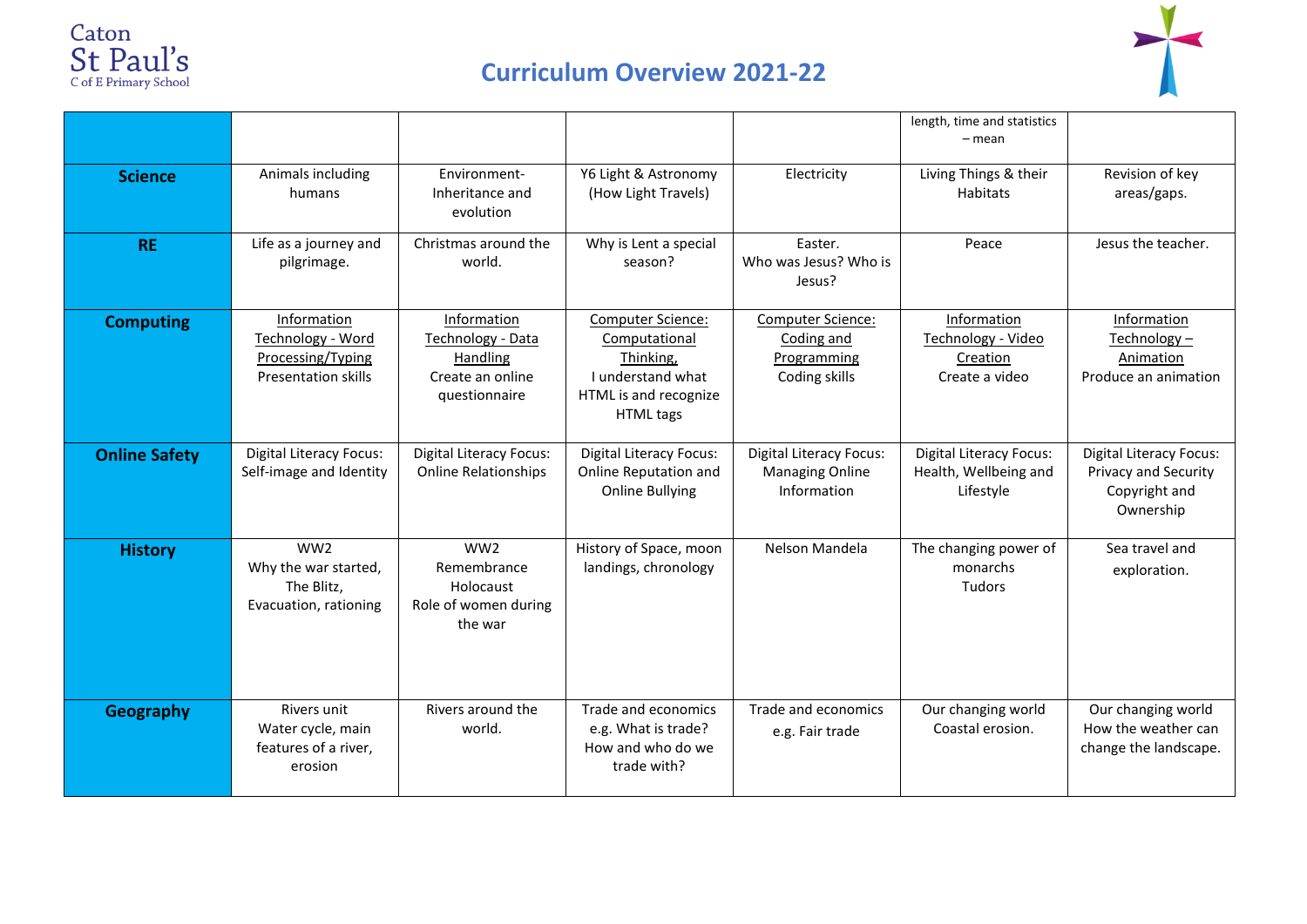

## **Curriculum Overview 2021-22**



| Gymnastics: counter   | Yr5/6 Invasion Games | Yr5/6 Dance Earthlings | Gymnastics – use of  | Yr6 Creative Games     | OAA                      |
|-----------------------|----------------------|------------------------|----------------------|------------------------|--------------------------|
| balance, sequence and | Rugby unit 1         |                        | apparatus and weight | Yr5/6 Net/wall Games - | Year5/6 athletics skills |
| group work.           |                      | Cricket – striking and | bearing balances     | Tennis                 |                          |
| Swimming              | Swimming – water     | fielding skills.       | Rugby unit 2         |                        |                          |
|                       | safety               |                        |                      |                        |                          |